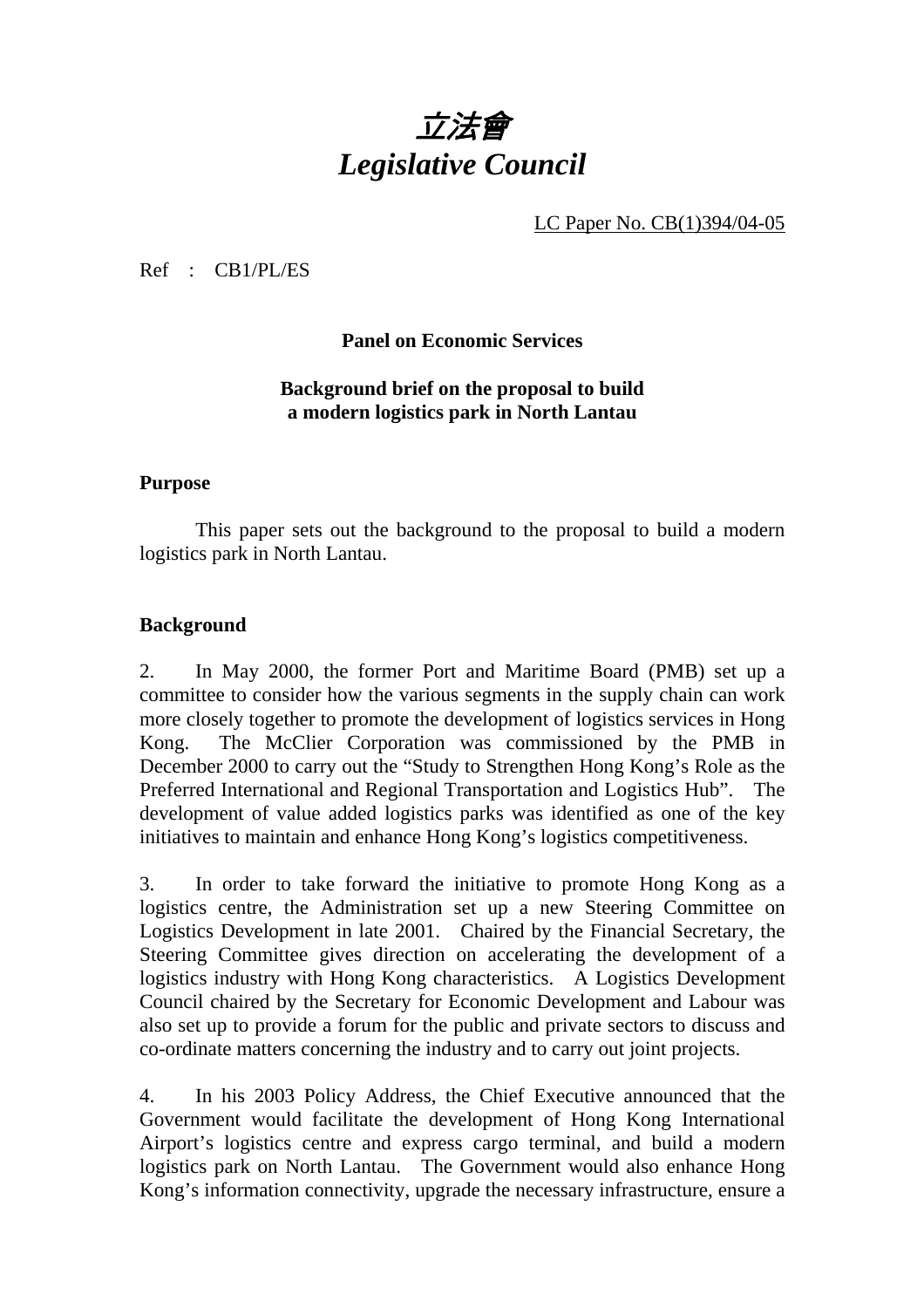smooth flow of cargo between Guangdong and Hong Kong and strive to reduce operating costs. In addition, the Government would promote a closer co-operation with other cities in the Pearl River Delta to develop appropriate standards and division of labour, and expand business opportunities. Feasibility studies on Container Terminal 10 would also be commissioned.

5. In January 2004, the Administration briefed the Panel on, inter alia, the progress of the development of a value added logistics park (VALP) on North Lantau. In order to ensure that the development parameters of the VALP would cater for the practical needs of the industry, the Administration advised that it would consult industry players and the Hong Kong Logistics Development Council on the broad planning parameters for the development of the logistics park.

6. The Panel has all along been concerned about the logistics development in Hong Kong, particularly in the light of the rapid development of logistics facilities in the Mainland and the high unemployment rate in Hong Kong. In order to sustain the competitiveness of Hong Kong's logistics industry and to relieve the unemployment problem in Hong Kong, the Panel urged the Administration to promote vigorously the development of the logistics industry, assist the industry in enhancing the efficiency of the logistics services and extend the sources of cargo. There was also a need to streamline the custom clearance procedures, and speed up the development of cross-boundary transport infrastructure to enhance efficiency and improve connectivity.

7. The Panel was also in support of the Administration's plan to build a VALP on North Lantau. When the Administration briefed the Panel on the progress of the project in January 2004, the Panel urged the Administration to expedite the work with a view to providing a designated facility for handling high value, time critical air cargoes. The development should also cater for the practical needs of the industry. The relevant extract of the minutes of meeting is in **Annex A**.

8. Regarding the Panel's concern about the need to co-ordinate the development of modern transport and container terminal facilities and tourist attractions on Lantau, the Administration advised that recognizing the need for doing so, it had decided in January 2004 to establish the Lantau Development Task Force under the chairmanship of the Financial Secretary to comprehensively co-ordinate the planning and development of these projects and to ensure that the major infrastructural and developmental projects were completed on schedule.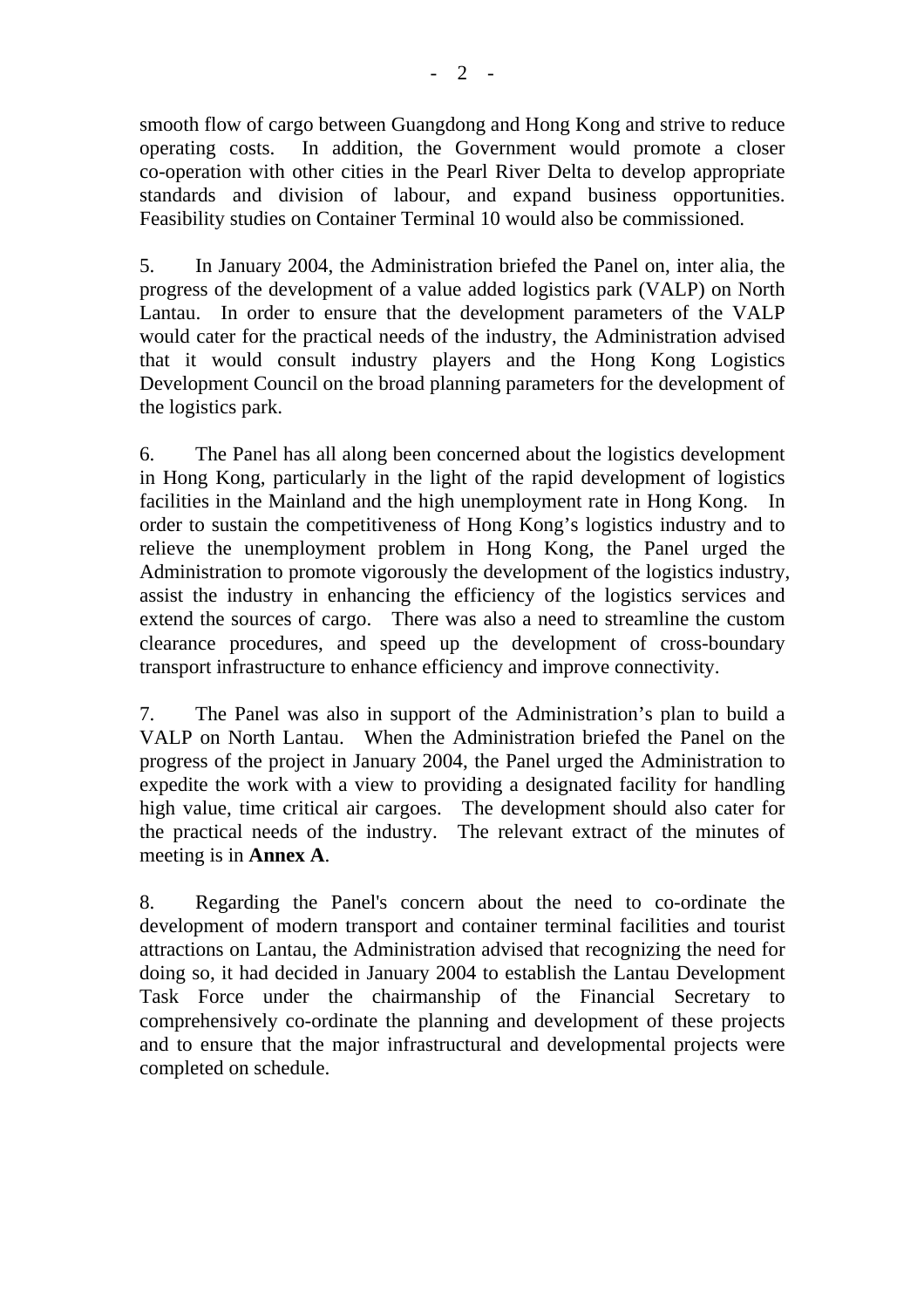# **Lantau Development Task Force**

- 9. The key tasks of the Lantau Development Task Force are
	- (a) to provide a planning framework to ensure a balanced and co-ordinated approach for the planned developments in Lantau; and

- 3 -

(b) to ensure the timely provision of necessary land and infrastructure for, and delivery of, the planned projects.

10. As a start, the Lantau Development Task Force has drawn up a Concept Plan for Lantau. The concept plan aims to provide a coherent planning framework to meet a diversity of land use needs. In formulating the plan, the Task Force has adopted a balanced and sustainable planning approach integrating both development and conservation needs.

11. The concept plan has initially identified a few key development themes and proposals for community discussion. They include (a) economic infrastructure and tourism proposals, including the VALP on North Lantau to enhance Hong Kong's economic competitiveness, (b) theme attractions based on heritage, local character and natural landscape, (c) maximizing the recreation potential of country parks, and (d) meeting nature conservation needs to achieve balanced planning.

12. Following a briefing conducted on 26 October 2004 for the Panel on Planning, Lands and Works, the Administration launched a three-month public consultation exercise on 29 November 2004 to solicit public views on the concept plan. The public consultation will last until 28 February 2005. Further details of the concept plan can be found in the following web page –

http://www.info.gov.hk/planning/lantau/en/background/index.html.

Council Business Division 1 Legislative Council Secretariat 2 December 2004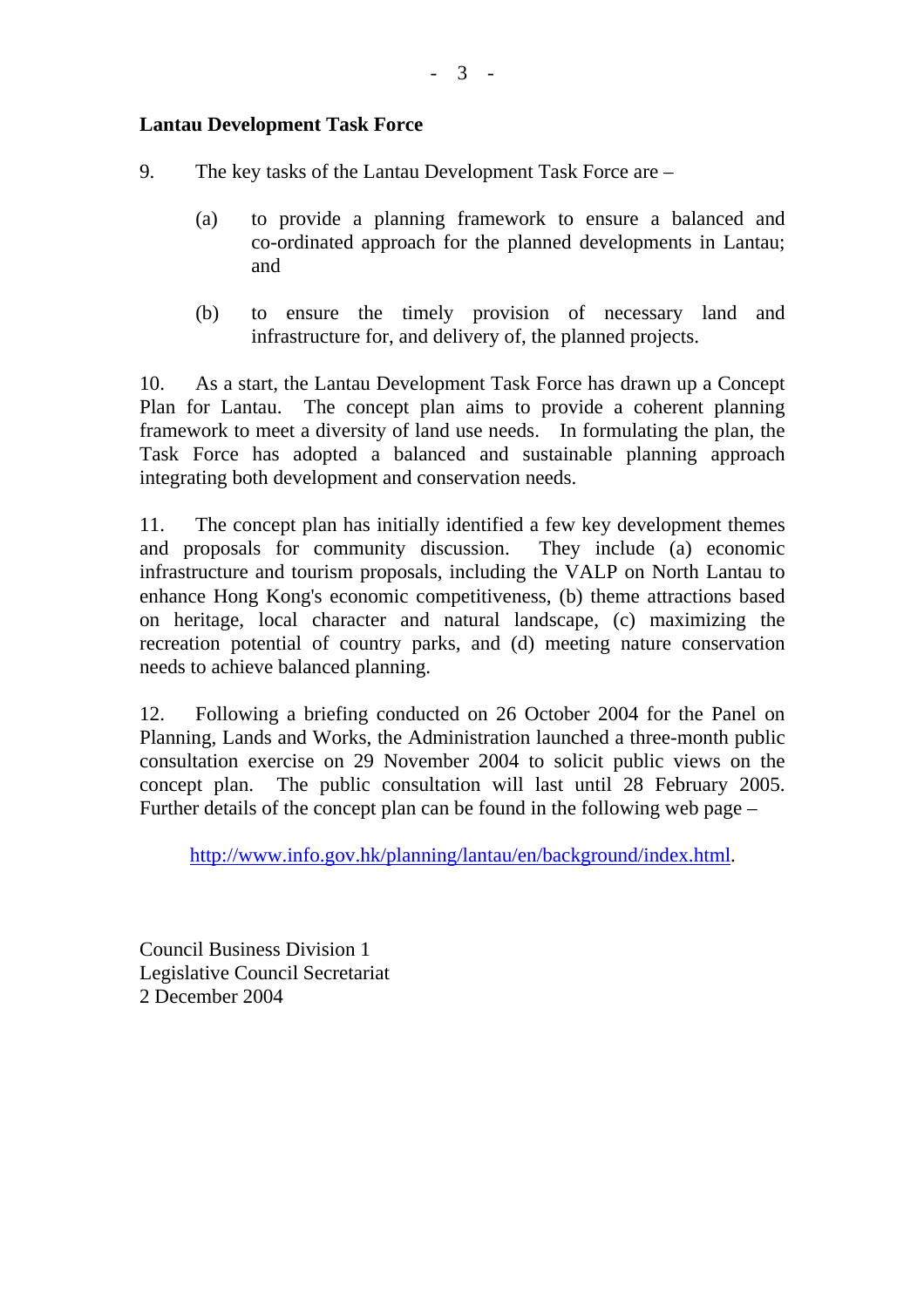# 立法會 *Legislative Council*

LC Paper No. CB(1)1016/03-04 (These minutes have been seen by the Administration)

Ref: CB1/PL/ES/1

## **Panel on Economic Services**

# **Minutes of meeting held on Thursday, 15 January 2004, at 4:30 pm in the Chamber of the Legislative Council Building**

| <b>Members</b> present                 | $\ddot{\cdot}$ | Hon James TIEN Pei-chun, GBS, JP (Chairman)<br>Dr Hon LUI Ming-wah, JP (Deputy Chairman)<br>Hon Kenneth TING Woo-shou, JP<br>Dr Hon Eric LI Ka-cheung, GBS, JP<br>Dr Hon David LI Kwok-po, GBS, JP<br>Hon Mrs Selina CHOW LIANG Shuk-yee, GBS, JP<br>Hon CHEUNG Man-kwong<br>Hon HUI Cheung-ching, JP<br>Hon CHAN Kam-lam, JP<br>Hon SIN Chung-kai<br>Hon Howard YOUNG, SBS, JP<br>Hon LAU Chin-shek, JP<br>Hon Miriam LAU Kin-yee, JP<br>Hon CHOY So-yuk<br>Hon Abraham SHEK Lai-him, JP<br>Hon LI Fung-ying, JP<br>Hon Henry WU King-cheong, BBS, JP |
|----------------------------------------|----------------|--------------------------------------------------------------------------------------------------------------------------------------------------------------------------------------------------------------------------------------------------------------------------------------------------------------------------------------------------------------------------------------------------------------------------------------------------------------------------------------------------------------------------------------------------------|
| <b>Non-Panel Member</b> :<br>attending |                | Hon CHAN Yuen-han, JP                                                                                                                                                                                                                                                                                                                                                                                                                                                                                                                                  |
| <b>Members absent</b>                  | $\mathbf{L}$   | Hon Fred LI Wah-ming, JP<br>Dr Hon Philip WONG Yu-hong, GBS<br>Hon LEUNG Fu-wah, MH, JP                                                                                                                                                                                                                                                                                                                                                                                                                                                                |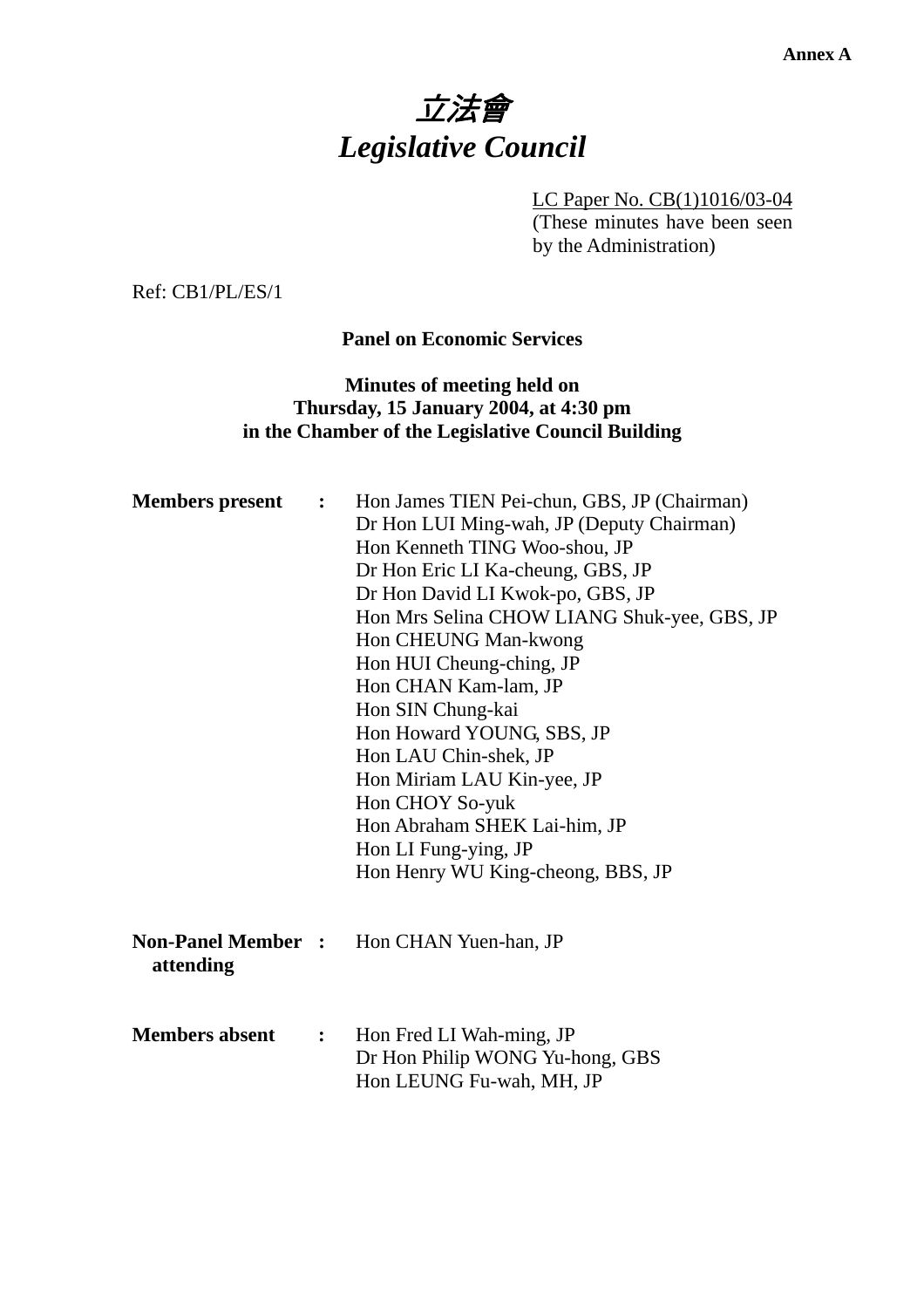**attending** 

#### **Public Officers : Agenda Item IV**

Mr Stephen IP Secretary for Economic Development and Labour

Ms Sandra LEE Permanent Secretary for Economic Development and Labour (Economic Development)

Ms Eva CHENG Commissioner for Tourism

Ms Miranda CHIU Deputy Secretary for Economic Development and Labour (Economic Development) 1

Mr Wilson FUNG Deputy Secretary for Economic Development and Labour (Economic Development) 2

Mr Raymond FAN Deputy Secretary for Economic Development and Labour (Economic Development) 3

#### **Agenda item V**

Ms Sandra LEE Permanent Secretary for Economic Development and Labour (Economic Development)

Mr Raymond FAN Deputy Secretary for Economic Development and Labour (Economic Development) 3

Mr TSUI Shung-yiu Director of Marine

Mr Roger TUPPER Deputy Director of Marine

#### **Agenda item VI**

Ms Sandra LEE Permanent Secretary for Economic Development and Labour (Economic Development)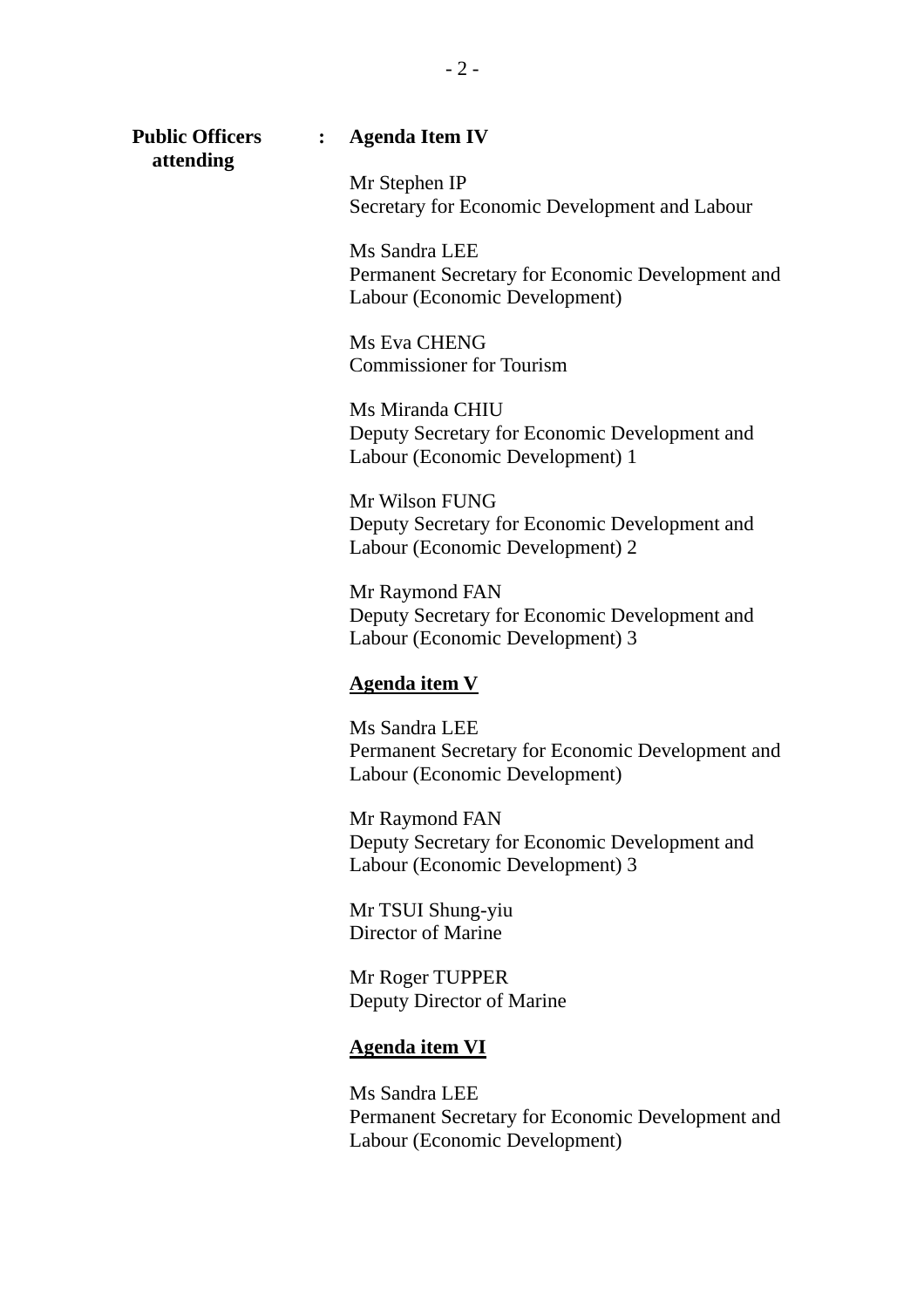|                              | Mr Wilson FUNG<br>Deputy Secretary for Economic Development and<br>Labour (Economic Development) 2            |
|------------------------------|---------------------------------------------------------------------------------------------------------------|
|                              | Mr Darryl CHAN<br>Principal Assistant Secretary for Economic<br>Development and Labour (Economic Development) |
|                              | Mr Norman LO<br>Deputy Director-General of Civil Aviation                                                     |
| <b>Clerk in attendance :</b> | Mr Andy LAU<br>Chief Council Secretary (1)2                                                                   |
| <b>Staff in attendance</b>   | Ms Pauline NG<br><b>Assistant Secretary General 1</b>                                                         |
|                              | Ms Debbie YAU<br>Senior Council Secretary (1)1                                                                |
|                              | <b>Miss Winnie CHENG</b><br>Legislative Assistant 5                                                           |
| ∗                            | ∗<br>∗<br>∗<br>∗<br>∗                                                                                         |

**IV Policy briefing by the Secretary for Economic Development and Labour on the relevant policy initiatives featuring in the Chief Executive's 2004 Policy Address**  (LC Paper No.  $CB(1)742/03-04(03)$  - Information paper provided by the Administration)

Logistics and port development

## *Container terminals*

Action

5. Given the rapid development and expansion of the Mainland ports and the increasing competition from the Shenzhen ports, Ms CHAN Yuen-han enquired about the measures taken by the Administration to reinforce the position of Hong Kong as the logistics centre in Southern China. She remarked that as the Guangdong authorities had initiated a number of initiatives to attract new investment on port facilities and customers to make use of their services at low costs, she was worried that Hong Kong would eventually lose out in the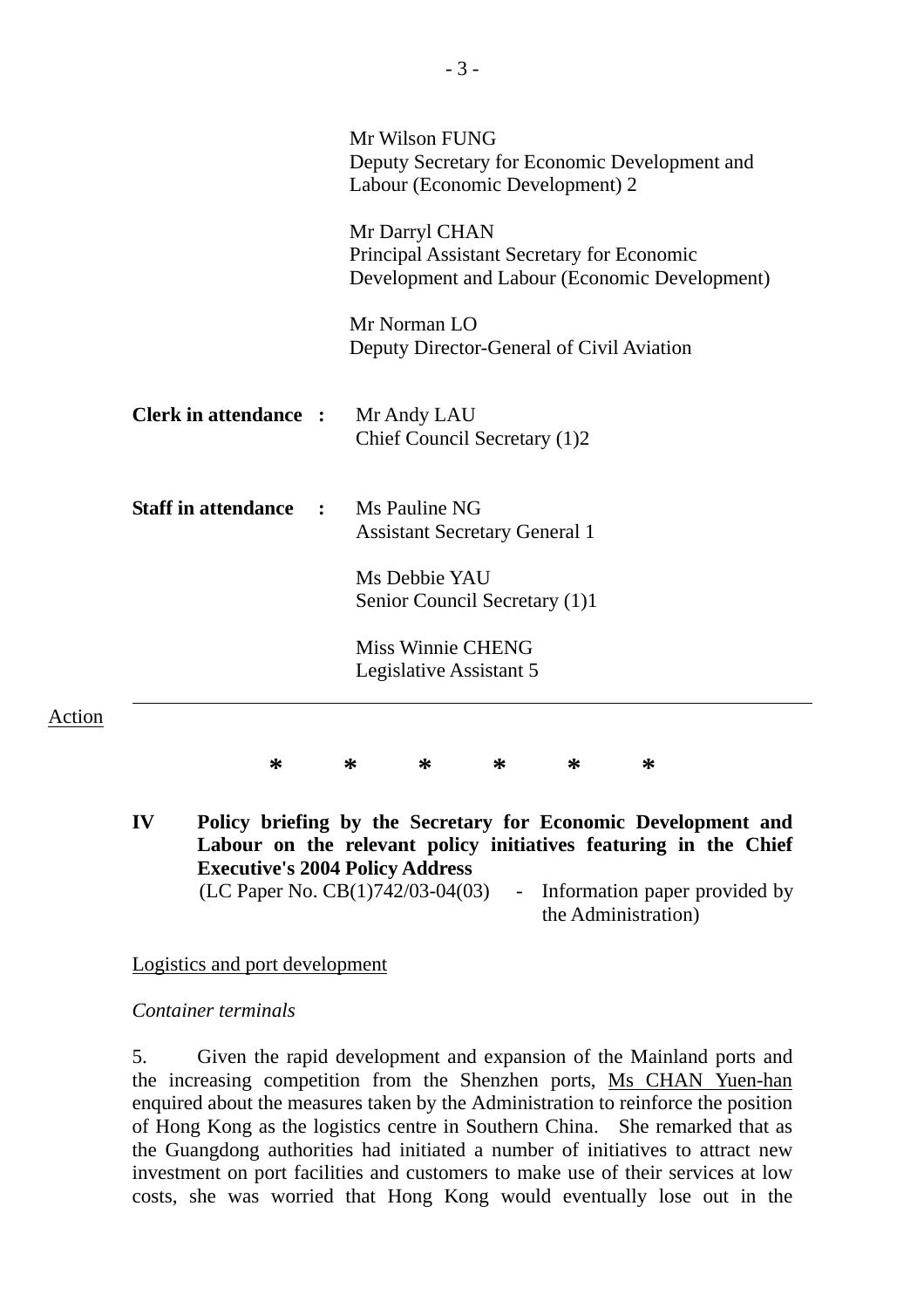competition with the Mainland ports. Apart from sea transportation, the development of a new airport in Guangzhou also imposed another threat to Hong Kong.

6. SEDL said that Hong Kong had an edge over other cities in developing the logistics industry in terms of both hardware and software. Notwithstanding, the Administration would not be complacent and would continue to take forward various initiatives to promote the long-term development of the logistics industry.

7. SEDL briefed members on various initiatives taken by the Administration in the past year to strengthen Hong Kong's position as the region's preferred international logistics hub. The implementation of 24-hour cross-boundary clearance and improved customs and immigration procedures had shortened the processing time and brought about an obvious increase in the clearance capacities at land boundary crossings. On the development of the Digital Trade and Transportation Network (DTTN) System, the Administration was discussing with a service provider with a view to concluding an operating agreement for the development and launching of the DTTN system in 2005. In addition, Hong Kong was also actively expanding its transport infrastructure network. The construction of the Shenzhen Western Corridor was scheduled for completion by the end of 2005 whereas a co-ordination group with representatives from the three governments had begun advance work for the Hong Kong-Zhuhai-Macao Bridge. All in all, the Administration would continue to add more facilities and adopt new technologies to facilitate the movements of goods at a lower cost.

8. As regards the relationship between Hong Kong and the Mainland in logistics development, SEDL highlighted that it involved both competition and co-operation. He referred to the Mainland-Hong Kong Logistics Cooperation Study jointly commissioned with the National Development and Reform Commission. The initial findings of the Study had confirmed the need for and strategic importance of cross-boundary cooperation in logistics development. It had also recommended that both sides should continue to build on existing liaison channels and promote the development of logistics pipelines and inland freight villages. In addition to co-operation on land transportation, the Administration also aimed at extending the HKIA's passenger and cargo catchment area through cooperating with other airports in the Pearl River Delta (PRD).

9. Notwithstanding the reply, Ms CHAN Yuen-han pointed out that many of the initiatives mentioned by SEDL were also being undertaken by the Guangdong authorities to promote the port and airport development in the PRD. She therefore saw the need for the Administration to introduce further measures to enhance the competitiveness of the logistics industry in Hong Kong.

10. While expressing that she was not opposing to the development of building more container terminals in Hong Kong, Ms Miriam LAU was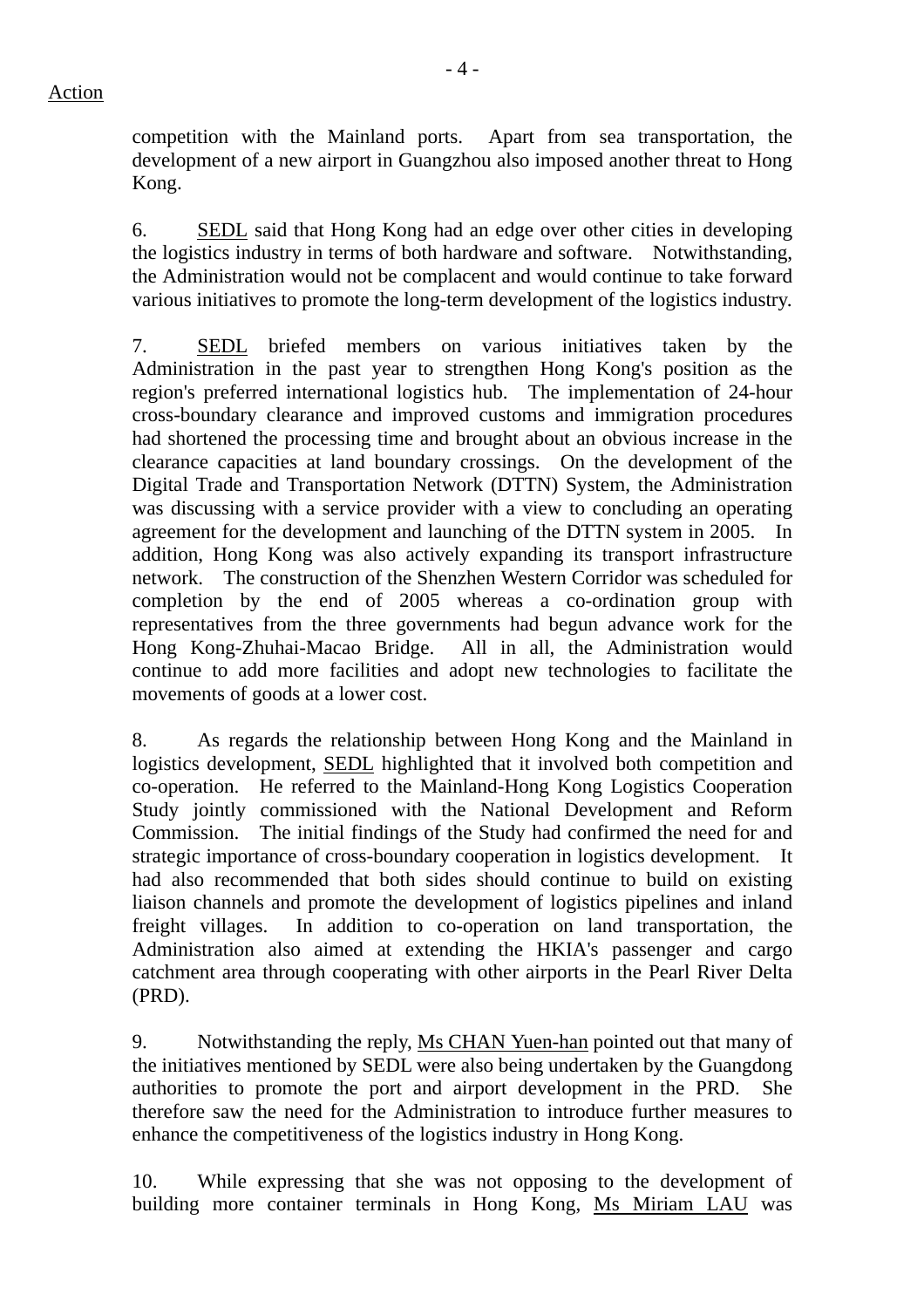terminals.

concerned that it was premature to say that the new container terminals would be built on Lantau as the Hong Kong Port Development Council had yet to examine the findings and recommendations of the Hong Kong Port - Master Plan 2020 which was due for completion in early 2004. As container terminals were fully funded (including the cost of land formation for the terminals), owned and managed by the private sector with no direct or indirect government involvement, she asked if the Administration would alter the present development mode and grant subsidies to the future successful proponents to develop new container

11. SEDL remarked that in order to raise the competitiveness of Hong Kong in the long term, the Administration would recommend building more container terminals. On the choice of site, Lantau was one of the options being considered by the consultant. Pending the completion of the Hong Kong Port - Master Plan 2020 Study, the Administration would consult the industry players on how to take forward the project. On the mode of development, a decision had yet to be made, pending the results of the Study as well as industry consultation.

12. Mr HUI Cheung-ching cautioned that the Administration should take the latest port cargo forecast into account in deciding whether or not to take forward the construction of new container terminals in Hong Kong so as to ensure the financial viability of the container terminal facilities.

13. SEDL shared Mr HUI's view and pointed out that the study would examine factors such as the market situation in the PRD, past performance in cargo throughput and competition of neighbouring PRD ports in assessing the feasibility of constructing new container terminals.

## *Terminal handling charges*

14. Mr Kenneth TING was gravely concerned that the level of terminal handling charges (THC) in Hong Kong was too high which had effectively eroded the competitiveness of the Hong Kong port. Despite the on-going efforts made by the Administration in the past six years, there had not been any significant progress in lowering the THC. Mr TING therefore called on the Administration to consider introducing legislation to address the matter as was the case for Australia. The Chairman also remarked that in view of the high THC, shippers might choose to import/export their goods through other PRD ports. Ms Miriam LAU also echoed with Mr TING and pointed out that the persistently high THC was a more immediate problem that should be addressed in maintaining the competitiveness of Hong Kong port.

15. Mr Abraham SHEK stated his objection to regulate the THC through legislation as issues relating to THC were essentially a commercial matter involving liner conferences, shippers and container terminal operators. In his view, the high THC was attributable to the high single rate charged by shipping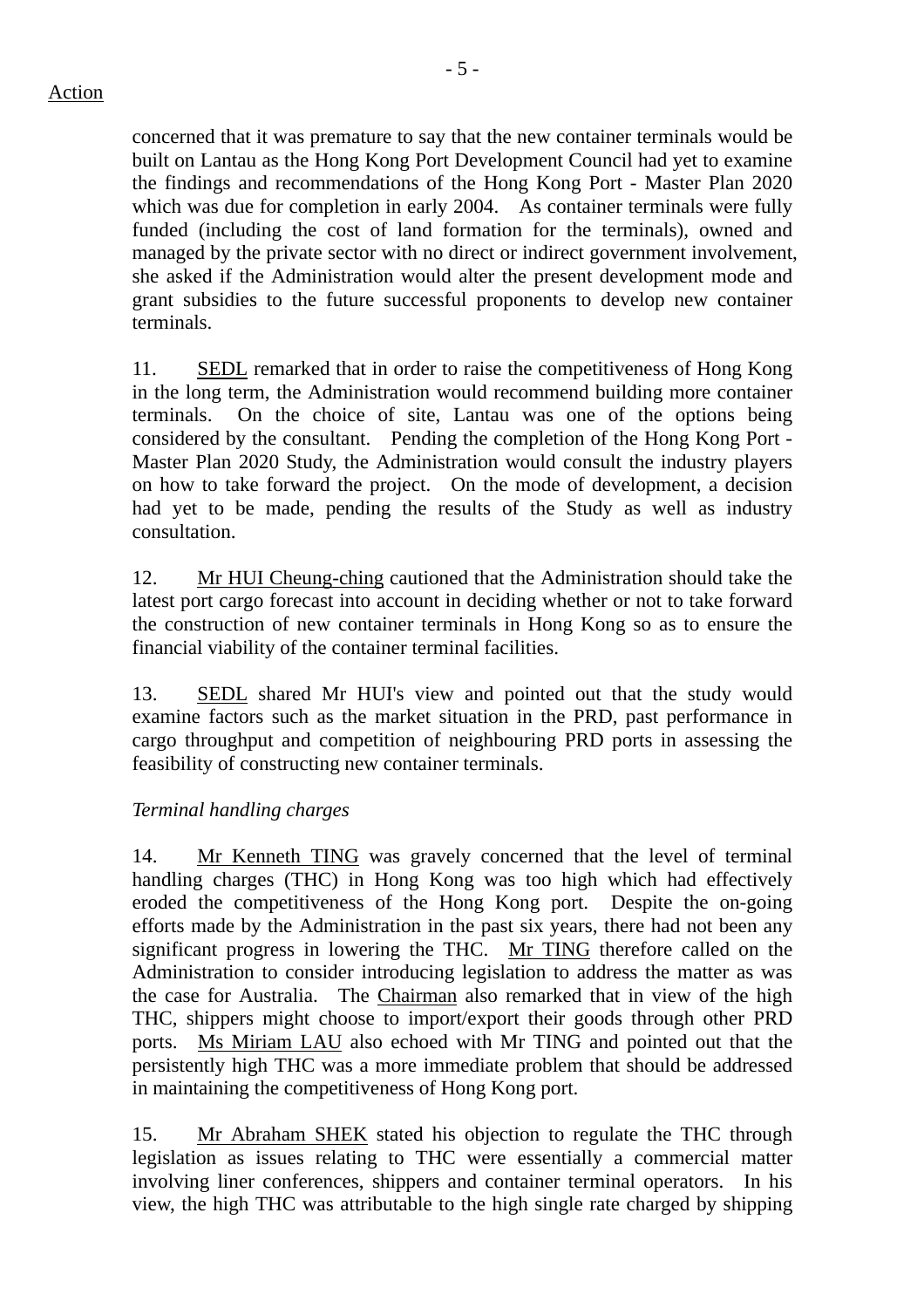lines covering shipping and terminal handling related charges. In fact, Hong Kong port was very efficient. This explained why shippers preferred to ship their goods through Hong Kong port despite its high cost. He called on the Administration to provide further information on the components of THC and the container freight industry so as to facilitate members' understanding of the issue at stake.

16. SEDL said that as the mechanism for determining THC was based on international practice and was a commercial matter between the shippers and the shipping lines, it was inappropriate for the Government to interfere with these commercial arrangements. The Government's role was to facilitate resolution of disagreements through dialogue. The Government would continue to liaise with the parties concerned to encourage them to meet and discuss issues of concern in order to increase the transparency of the mechanism for determining THC. To this end, he had already secured the agreement of the relevant parties to provide further information on THC. As per the request of Mr SHEK, he undertook to provide further information on the cost components of the freight industry.

# *Value-added logistics park and developments on Lantau*

17. Referring to the slow progress in the development of the value-added logistics park (VALP) which had been advocated in last year's policy agenda, Ms Miriam LAU urged the Administration to expedite the work with a view to providing a designated facility for handling high value, time critical air cargoes. She enquired about the implementation timetable and the site option in developing the VALP.

18. In reply, the Permanent Secretary for Economic Development and Labour (Economic Development) (PS/EDL(ED) said that the Administration had followed up closely the development of the project since it was announced last year. The Administration had been consulting the logistics sector on the broad planning parameters for the development of VALP on North Lantau. A survey on the views of potential VALP users on the services and facilities that should be provided on-site had just been concluded, and the findings of the survey would be taken back to the Hong Kong Logistics Development Council for consideration. The purpose was to ensure that the development parameters of the VALP would cater for the practical needs of the industry. On site selection, the Administration had identified initially a site on North Lantau, the strategic importance of which would be enhanced by its proximity to the Hong Kong-Zhuhai-Macao Bridge on the Hong Kong side. PS/EDL(ED) assured members that the Administration attached a high priority to the VALP initiative, but the development of an infrastructural facility like this would inevitably take time. It planned to finalize the survey report and discuss the way forward for the VALP initiative at the first meeting of the newly established Lantau Economic and Infrastructural Development Co-ordination Task Force chaired by the Financial Secretary in February 2004. The project would then be taken forward having regard to the required statutory procedures, such as seeking the